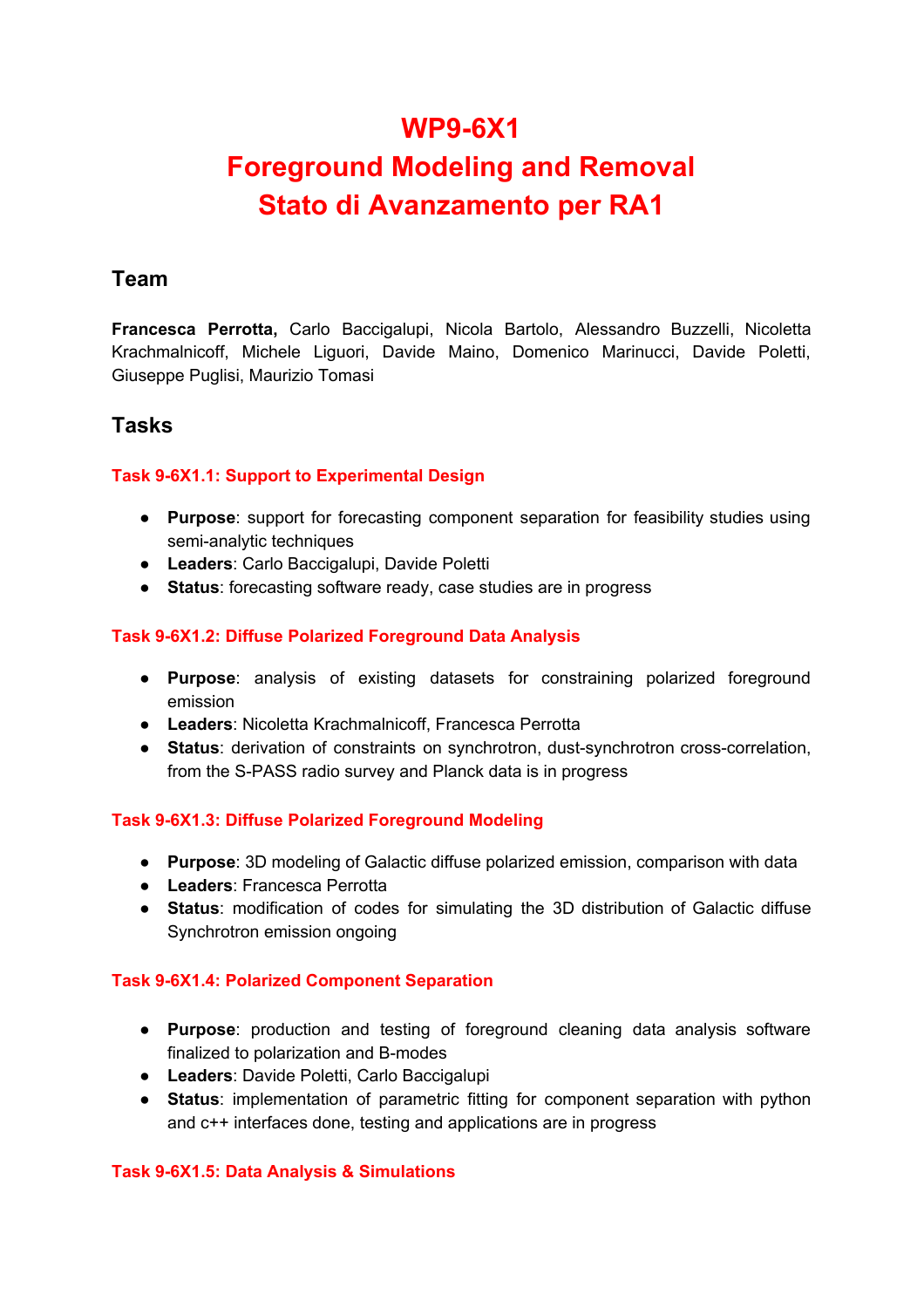- **Purpose**: production and testing of foreground cleaning data analysis software finalized to polarization and B-modes
- **Leaders**: Carlo Baccigalupi
- **Status**: analysis of Planck data for the 2017 data release is ongoing, analysis of S-PASS data in combination with Planck and WMAP data for new constraints on Galactic polarized diffuse synchrotron emission is ongoing, study of constraints on low frequency foregrounds from composition of S-PASS, LSPE, QUIJOTE in progress, analysis of extra-Galactic sources from the Planck Compact Source Catalogue as B-mode foreground is in progress, analysis of data from PolarBear Large Patch is ongoing, simulations for Simons Array ongoing.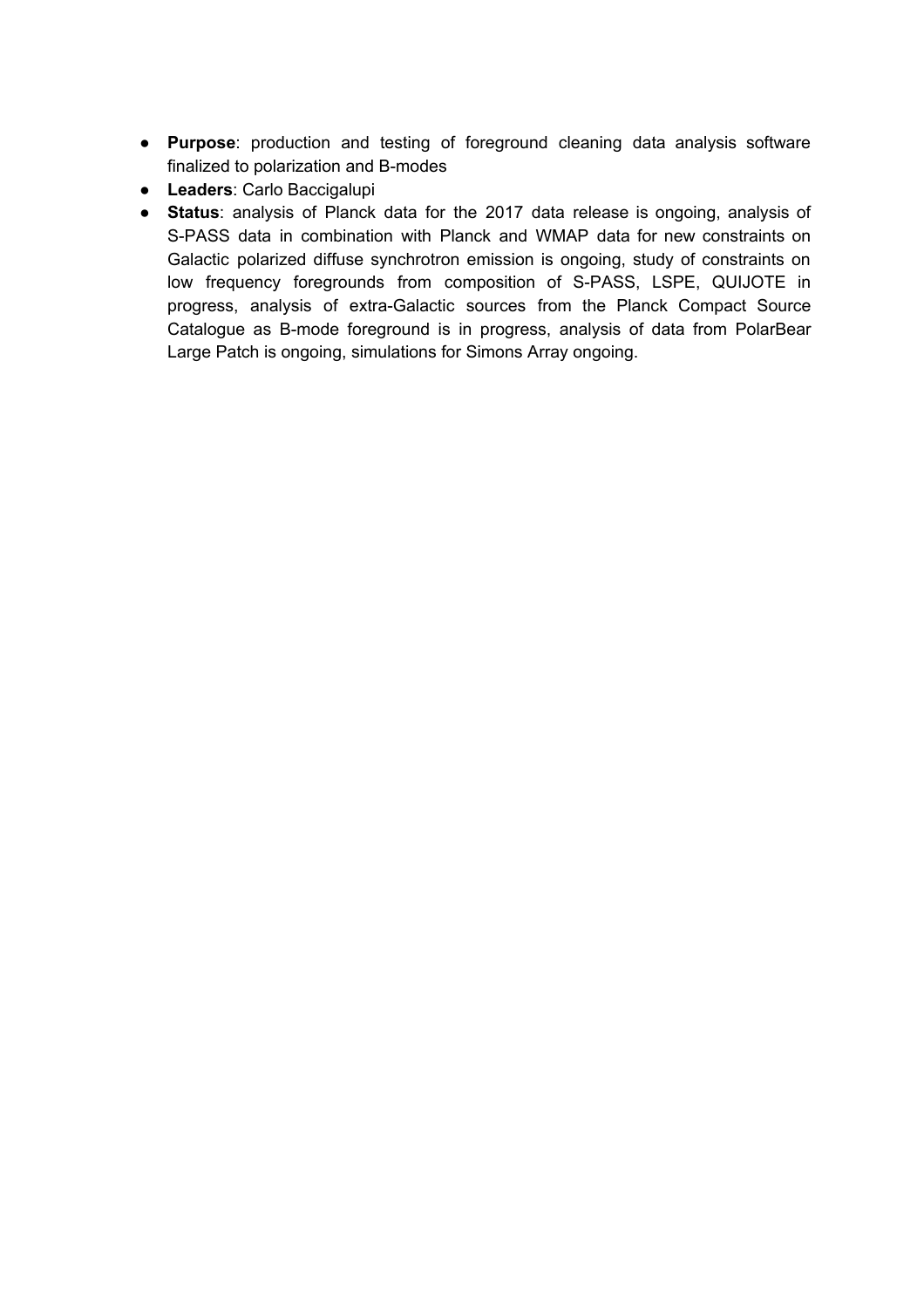## **Highlights on activities**

#### **Tasks 9-6X1.2, 9-6X1.5**

# **Polarized Synchrotron: Data Analysis of SPASS Krachmalnicoff, Baccigalupi, SISSA group, SPASS CORE team**

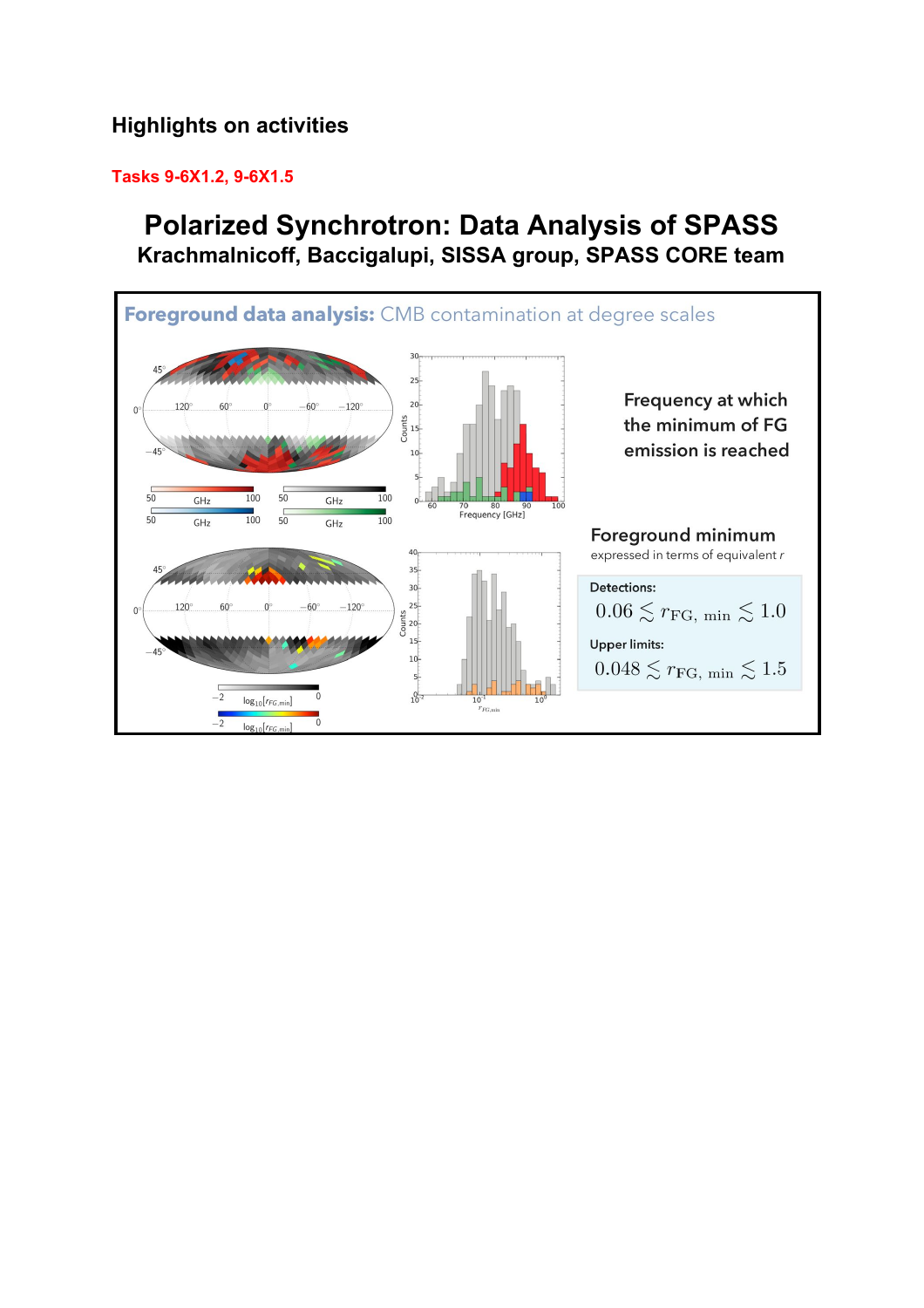

- Contamination to CMB B-modes in small sky regions at high Galactic latitude
- Correlation with other data (WMAP-Planck): SED, spectral index variation, correlation with dust emission